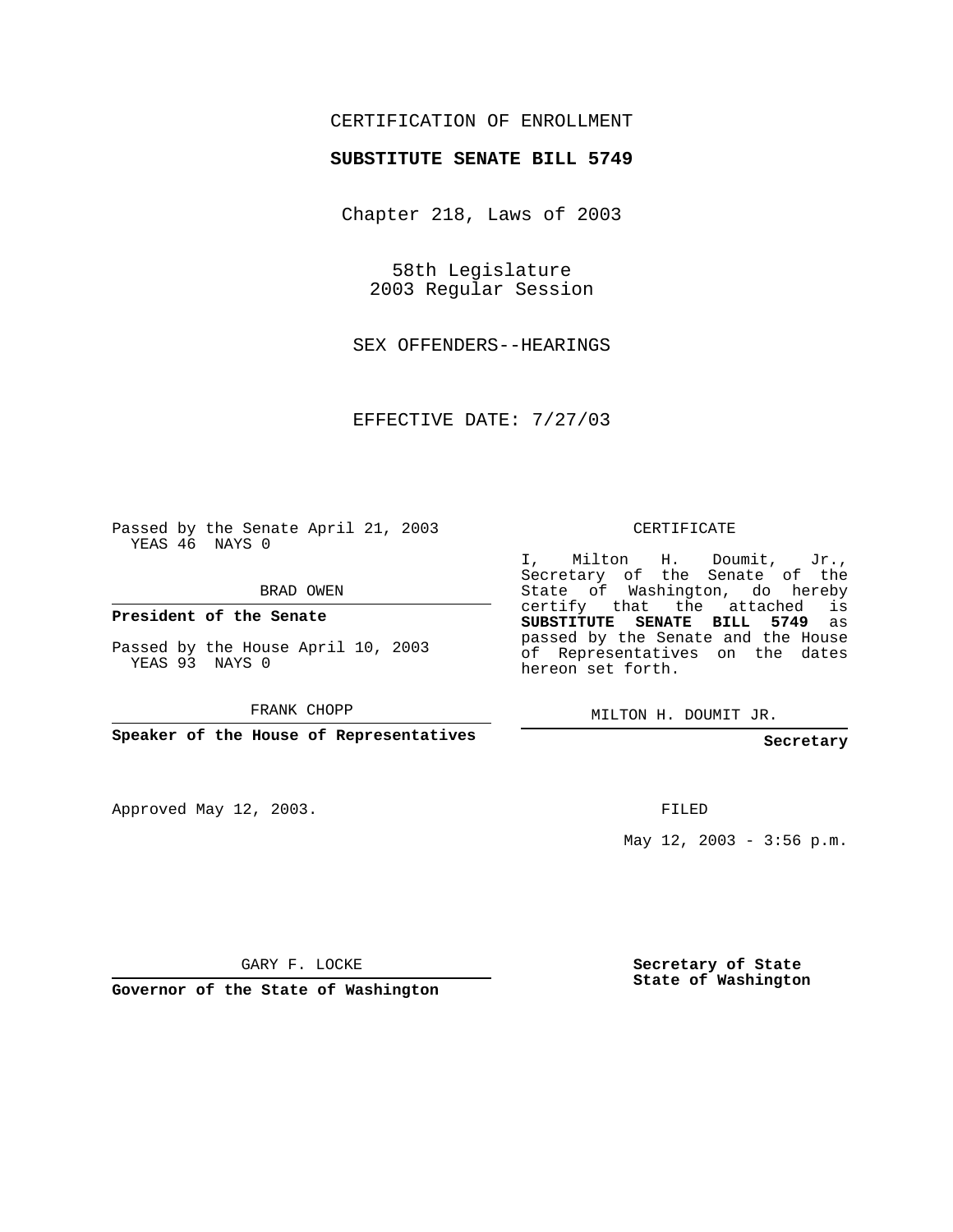## **SUBSTITUTE SENATE BILL 5749** \_\_\_\_\_\_\_\_\_\_\_\_\_\_\_\_\_\_\_\_\_\_\_\_\_\_\_\_\_\_\_\_\_\_\_\_\_\_\_\_\_\_\_\_\_

\_\_\_\_\_\_\_\_\_\_\_\_\_\_\_\_\_\_\_\_\_\_\_\_\_\_\_\_\_\_\_\_\_\_\_\_\_\_\_\_\_\_\_\_\_

AS AMENDED BY THE HOUSE

Passed Legislature - 2003 Regular Session

## **State of Washington 58th Legislature 2003 Regular Session**

**By** Senate Committee on Children & Family Services & Corrections (originally sponsored by Senators Hargrove, Stevens and Rasmussen; by request of Indeterminate Sentence Review Board)

READ FIRST TIME 02/24/03.

 AN ACT Relating to hearings concerning violations by sex offenders of postrelease conditions; and amending RCW 9.95.435, 9.95.017, 9.95.055, 9.95.070, 9.95.120, 9.95.440, and 9.95.110.

BE IT ENACTED BY THE LEGISLATURE OF THE STATE OF WASHINGTON:

 **Sec. 1.** RCW 9.95.435 and 2002 c 175 s 17 are each amended to read as follows:

 (1) If an offender released by the board under RCW 9.95.420 violates any condition or requirement of community custody, the board may transfer the offender to a more restrictive confinement status to serve up to the remaining portion of the sentence, less credit for any period actually spent in community custody or in detention awaiting disposition of an alleged violation and subject to the limitations of subsection (2) of this section.

 (2) Following the hearing specified in subsection (3) of this section, the board may impose sanctions such as work release, home detention with electronic monitoring, work crew, community restitution, inpatient treatment, daily reporting, curfew, educational or counseling sessions, supervision enhanced through electronic monitoring, or any other sanctions available in the community, or may suspend or revoke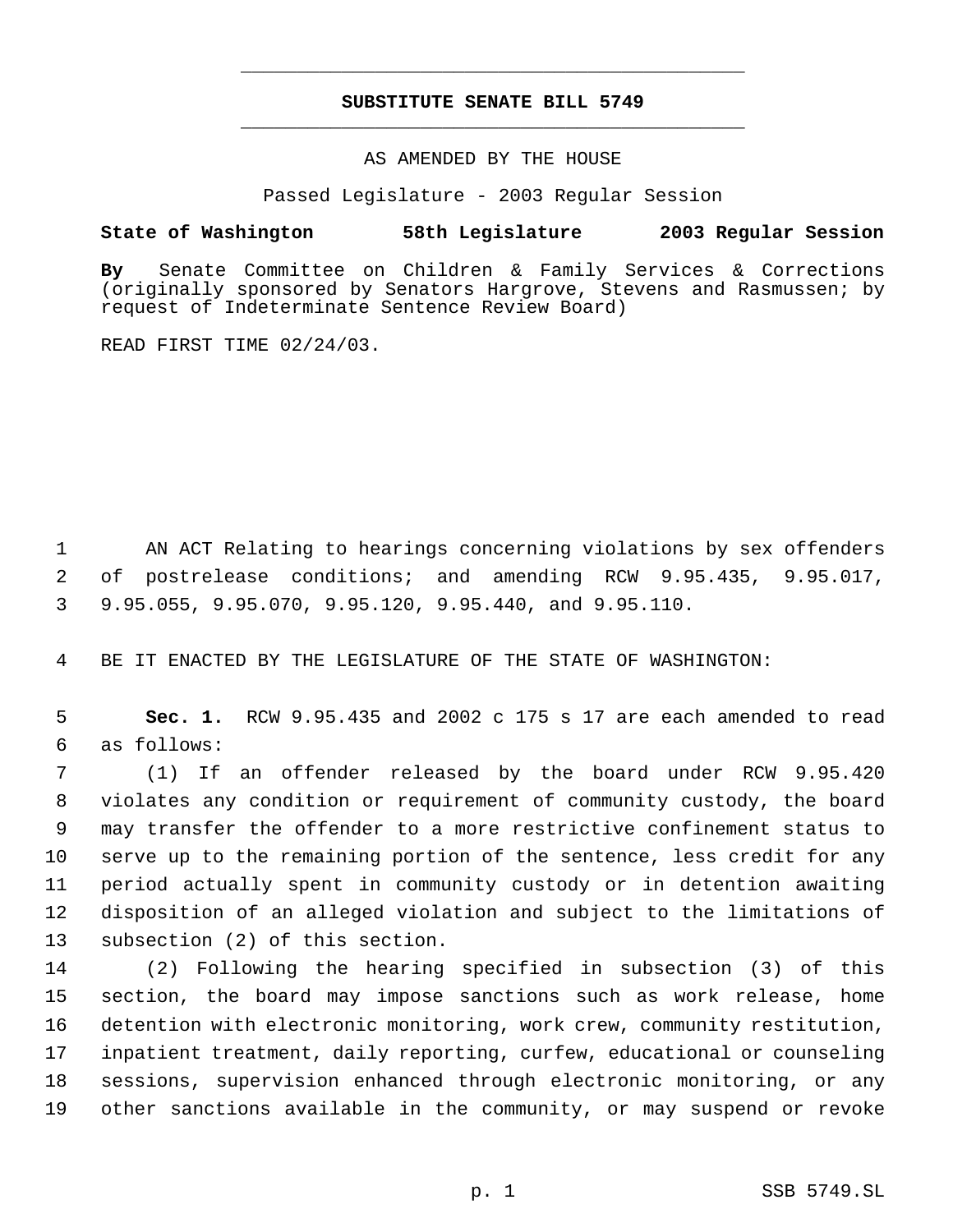the release to community custody whenever an offender released by the board under RCW 9.95.420 violates any condition or requirement of community custody.

 (3) If an offender released by the board under RCW 9.95.420 is accused of violating any condition or requirement of community custody, 6 he or she is entitled to a hearing before the board or a designee of the board prior to the imposition of sanctions. The hearing shall be considered as offender disciplinary proceedings and shall not be subject to chapter 34.05 RCW. The board shall develop hearing procedures and a structure of graduated sanctions consistent with the hearing procedures and graduated sanctions developed pursuant to RCW 9.94A.737. The board may suspend the offender's release to community custody and confine the offender in a correctional institution owned, operated by, or operated under contract with the state prior to the hearing unless the offender has been arrested and confined for a new criminal offense.

 (4) The hearing procedures required under subsection (3) of this section shall be developed by rule and include the following:

19 (a) Hearings shall be conducted by members or designees of the board unless the board enters into an agreement with the department to use the hearing officers established under RCW 9.94A.737;

 (b) The board shall provide the offender with written notice of the violation, the evidence relied upon, and the reasons the particular sanction was imposed. The notice shall include a statement of the rights specified in this subsection, and the offender's right to file a personal restraint petition under court rules after the final decision of the board;

 (c) The hearing shall be held unless waived by the offender, and shall be electronically recorded. For offenders not in total 30 confinement, the hearing shall be held within  $($  (fifteen working)) 31 thirty days of service of notice of the violation, but not less than twenty-four hours after notice of the violation. For offenders in 33 total confinement, the hearing shall be held within  $((f<sub>tree</sub> <sub>working</sub>))$ 34 thirty days of service of notice of the violation, but not less than 35 twenty-four hours after notice of the violation. The board or its designee shall make a determination whether probable cause exists to 37 believe the violation or violations occurred. The determination shall be made within forty-eight hours of receipt of the allegation;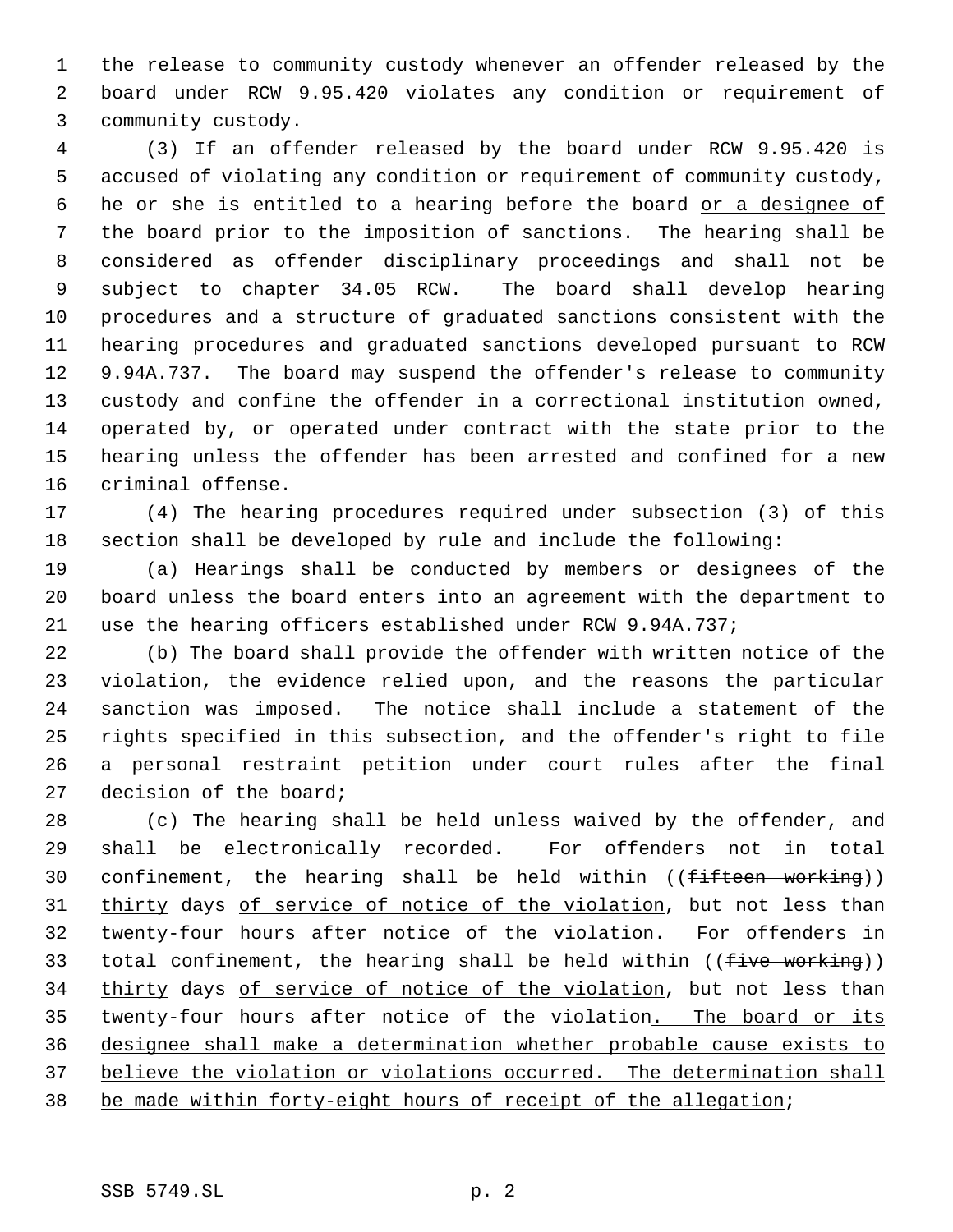(d) The offender shall have the right to: (i) Be present at the hearing; (ii) have the assistance of a person qualified to assist the offender in the hearing, appointed by the hearing examiner if the offender has a language or communications barrier; (iii) testify or remain silent; (iv) call witnesses and present documentary evidence; (v) question witnesses who appear and testify; and (vi) be represented 7 by counsel if revocation of the release to community custody upon a 8 finding of violation is a ((possible)) probable sanction for the 9 violation. The board may not revoke the release to community custody of any offender who was not represented by counsel at the hearing, unless the offender has waived the right to counsel; and

 (e) The sanction shall take effect if affirmed by the hearing examiner.

 (5) Within seven days after the hearing examiner's decision, the offender may appeal the decision to a panel of three reviewing examiners designated by the chair of the board or by the chair's designee. The sanction shall be reversed or modified if a majority of the panel finds that the sanction was not reasonably related to any of 19 the following:  $((\overleftrightarrow{t}))$  (a) The crime of conviction;  $((\overleftrightarrow{t})))$  (b) the 20 violation committed;  $((+iii))$  (c) the offender's risk of reoffending; 21 or  $((\overleftrightarrow{iv}))$   $(d)$  the safety of the community.

22  $((+5))$  (6) For purposes of this section, no finding of a violation of conditions may be based on unconfirmed or unconfirmable allegations.

 **Sec. 2.** RCW 9.95.017 and 2001 2nd sp.s. c 12 s 321 are each amended to read as follows:

 (1) The board shall cause to be prepared criteria for duration of confinement, release on parole, and length of parole for persons committed to prison for crimes committed before July 1, 1984.

 The proposed criteria should take into consideration RCW 9.95.009(2). Before submission to the governor, the board shall solicit comments and review on their proposed criteria for parole release. ((These proposed criteria shall be submitted for 33 consideration by the 1987 legislature.))

 (2) Persons committed to the department of corrections and who are under the authority of the board for crimes committed on or after 36  $((\text{July})$  September 1, 2001, are subject to the provisions for duration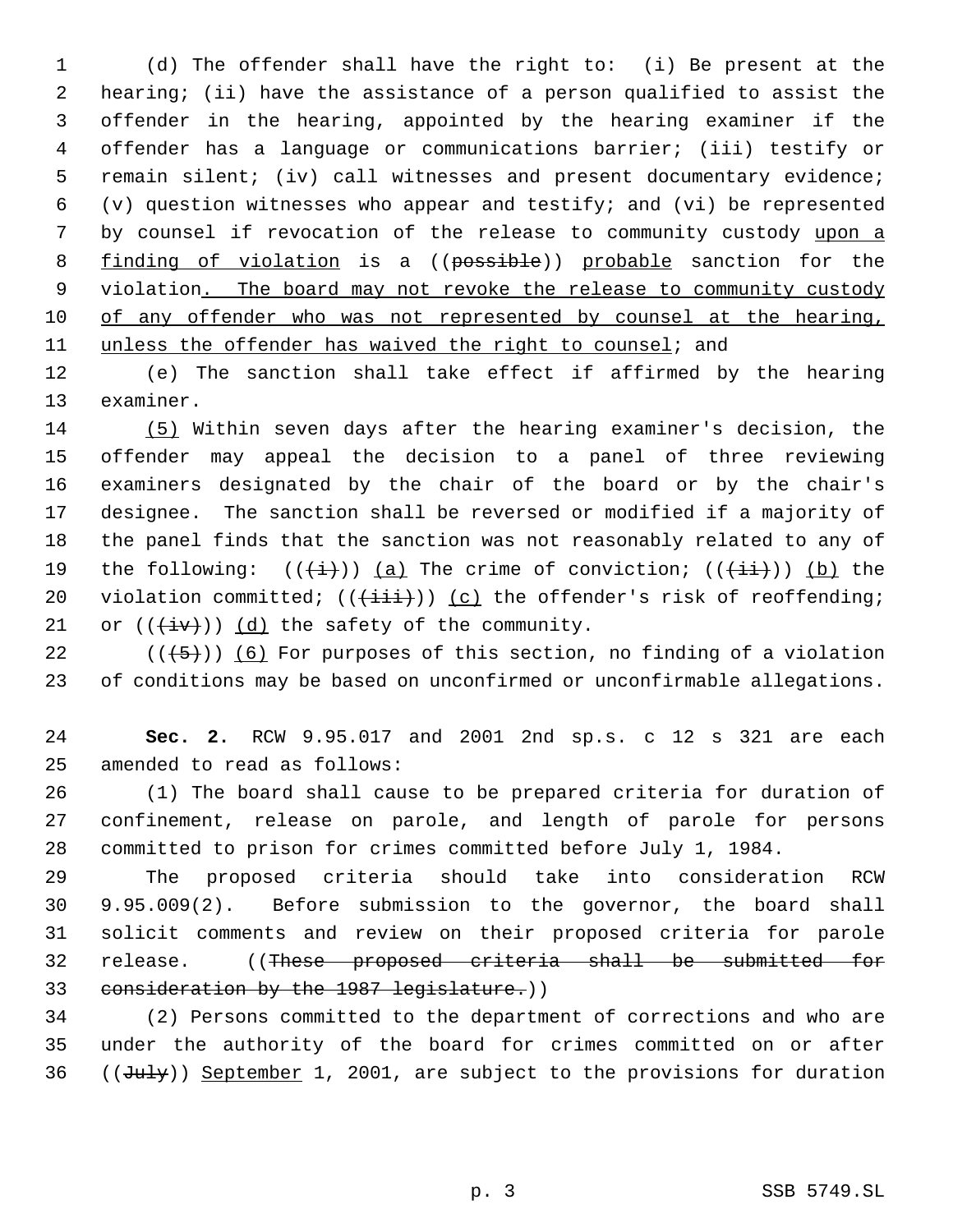of confinement, release to community custody, and length of community custody established in RCW 9.94A.712, 9.94A.713, 72.09.335, and 9.95.420 through 9.95.440.

 **Sec. 3.** RCW 9.95.055 and 2001 2nd sp.s. c 12 s 325 are each amended to read as follows:

 The indeterminate sentence review board is hereby granted authority, in the event of a declaration by the governor that a war emergency exists, including a general mobilization, and for the duration thereof only, to reduce downward the minimum term, as set by the board, of any inmate under the jurisdiction of the board confined in a state correctional facility, who will be accepted by and inducted into the armed services: PROVIDED, That a reduction downward shall not be made under this section for those inmates who: (1) Are confined for 14 (a) treason( $(\tau)$ ); (b) murder in the first degree; or ((carnal knowledge 15 of a female child under ten years: AND PROVIDED FURTHER, That no such inmate shall be released under this section who is)) (c) rape of a 17 child in the first degree where the victim is under ten years of age or an equivalent offense under prior law; (2) are being considered for civil commitment as a sexually violent predator under chapter 71.09 RCW; or ((was)) (3) were sentenced under RCW 9.94A.712 for a crime 21 committed on or after ((July)) September 1, 2001.

 **Sec. 4.** RCW 9.95.070 and 2001 2nd sp.s. c 12 s 327 are each amended to read as follows:

 (1) Every prisoner, convicted of a crime committed before July 1, 25 1984, who has a favorable record of conduct at ((the penitentiary or 26 the reformatory)) a state correctional institution, and who performs in a faithful, diligent, industrious, orderly and peaceable manner the work, duties, and tasks assigned to him or her to the satisfaction of 29 the superintendent of the ((penitentiary or reformatory)) institution, 30 and in whose behalf the superintendent of the ((penitentiary or 31 reformatory)) institution files a report certifying that his or her conduct and work have been meritorious and recommending allowance of time credits to him or her, shall upon, but not until, the adoption of such recommendation by the indeterminate sentence review board, be allowed time credit reductions from the term of imprisonment fixed by the board.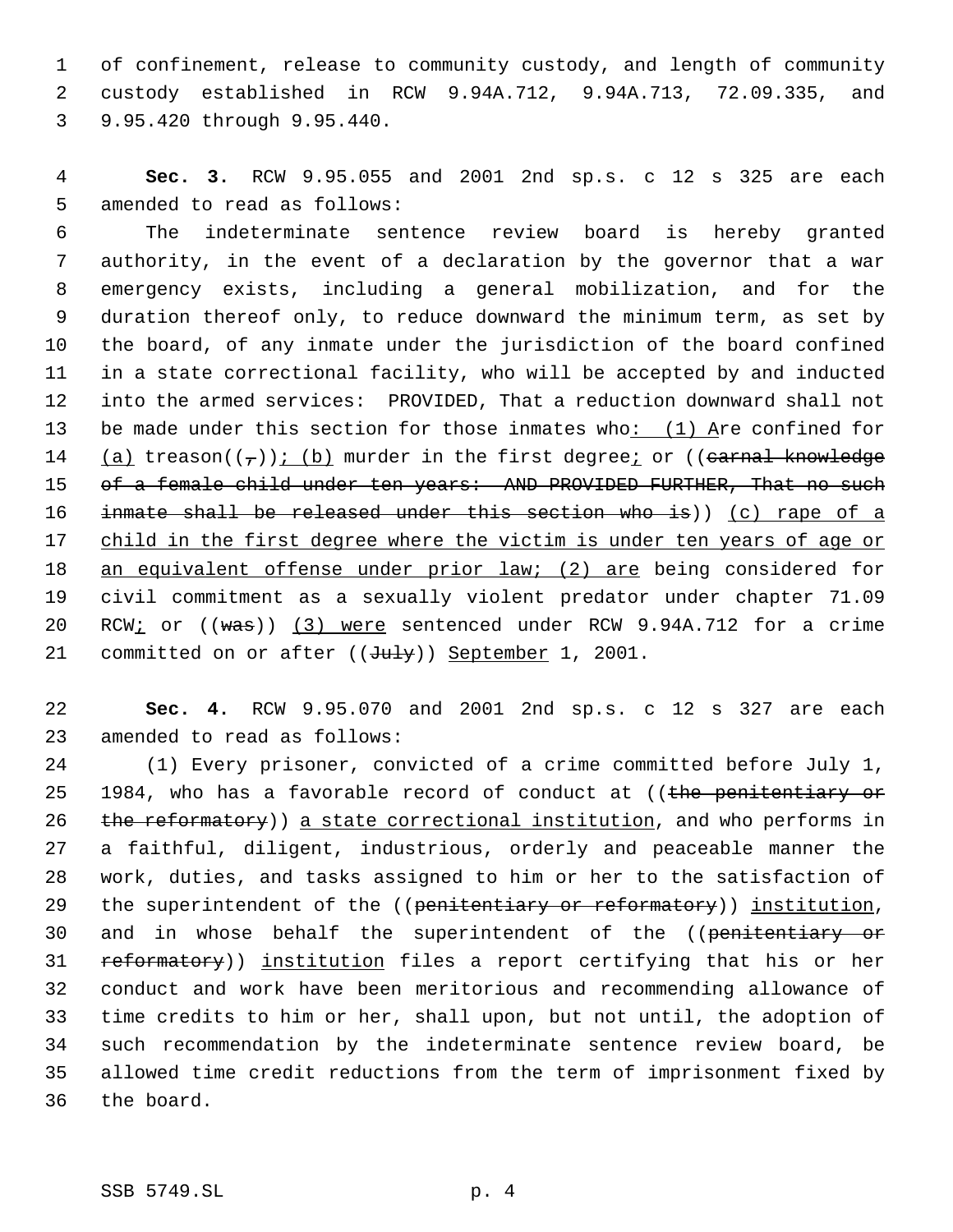(2) Offenders sentenced under RCW 9.94A.712 for a crime committed 2 on or after ((July)) September 1, 2001, are subject to the earned release provisions for sex offenders established in RCW 9.94A.728.

 **Sec. 5.** RCW 9.95.120 and 2001 2nd sp.s. c 12 s 333 are each amended to read as follows:

 Whenever the board or a community corrections officer of this state has reason to believe a person convicted of a crime committed before July 1, 1984, has breached a condition of his or her parole or violated the law of any state where he or she may then be or the rules and regulations of the board, any community corrections officer of this state may arrest or cause the arrest and detention and suspension of parole of such convicted person pending a determination by the board whether the parole of such convicted person shall be revoked. All facts and circumstances surrounding the violation by such convicted person shall be reported to the board by the community corrections officer, with recommendations. The board, after consultation with the secretary of corrections, shall make all rules and regulations concerning procedural matters, which shall include the time when state community corrections officers shall file with the board reports required by this section, procedures pertaining thereto and the filing of such information as may be necessary to enable the board to perform its functions under this section. On the basis of the report by the community corrections officer, or at any time upon its own discretion, the board may revise or modify the conditions of parole or order the suspension of parole by the issuance of a written order bearing its seal, which order shall be sufficient warrant for all peace officers to take into custody any convicted person who may be on parole and retain such person in their custody until arrangements can be made by the board for his or her return to a state correctional institution for convicted felons. Any such revision or modification of the conditions of parole or the order suspending parole shall be personally served upon the parolee.

 Any parolee arrested and detained in physical custody by the authority of a state community corrections officer, or upon the written order of the board, shall not be released from custody on bail or personal recognizance, except upon approval of the board and the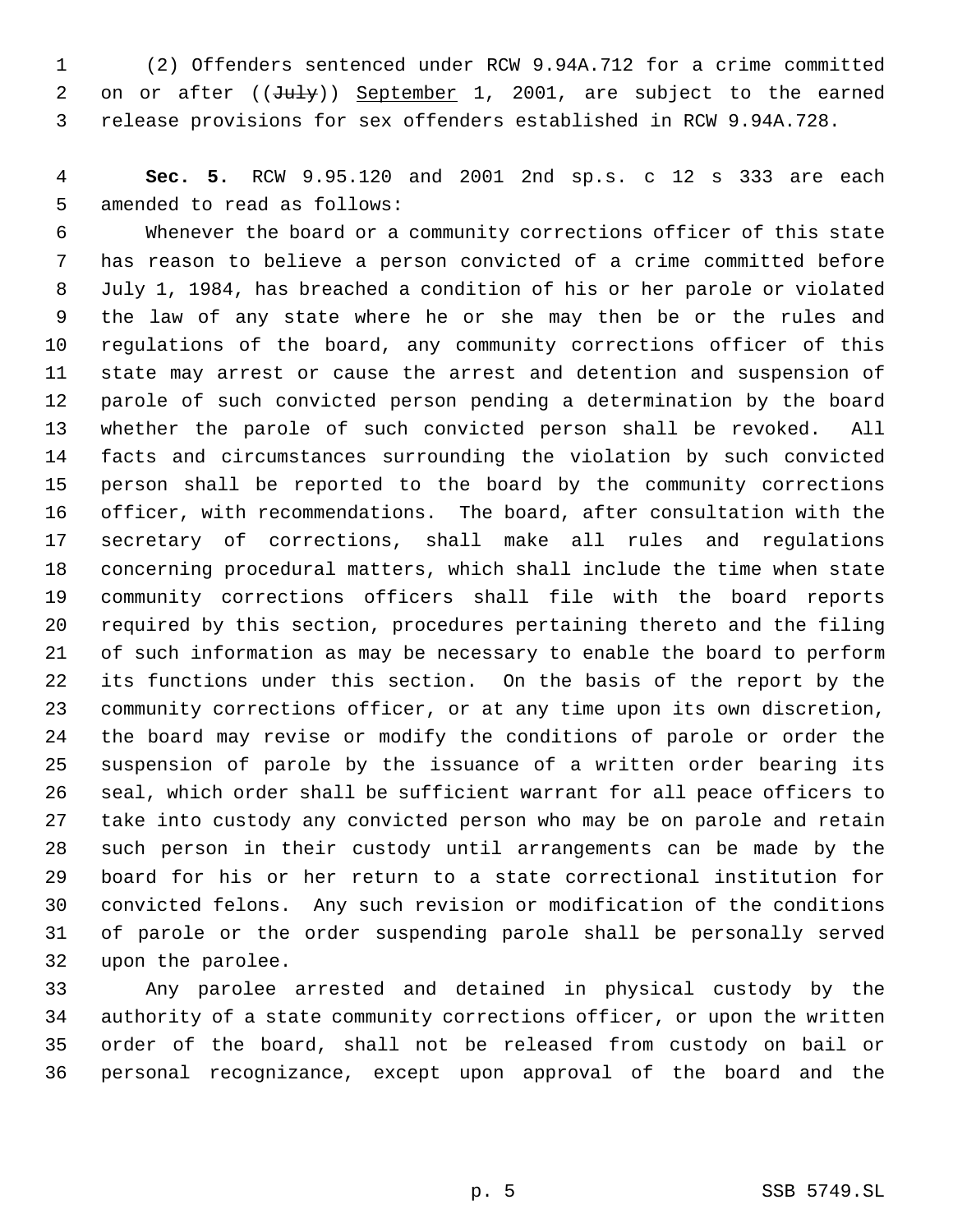issuance by the board of an order of reinstatement on parole on the same or modified conditions of parole.

 All chiefs of police, marshals of cities and towns, sheriffs of counties, and all police, prison, and peace officers and constables shall execute any such order in the same manner as any ordinary criminal process.

 Whenever a paroled prisoner is accused of a violation of his or her parole, other than the commission of, and conviction for, a felony or misdemeanor under the laws of this state or the laws of any state where he or she may then be, he or she shall be entitled to a fair and impartial hearing of such charges within thirty days from the time that he or she is served with charges of the violation of conditions of parole after his or her arrest and detention. The hearing shall be held before one or more members of the board at a place or places, within this state, reasonably near the site of the alleged violation or violations of parole.

 In the event that the board suspends a parole by reason of an alleged parole violation or in the event that a parole is suspended pending the disposition of a new criminal charge, the board shall have the power to nullify the order of suspension and reinstate the individual to parole under previous conditions or any new conditions that the board may determine advisable. Before the board shall nullify an order of suspension and reinstate a parole they shall have determined that the best interests of society and the individual shall best be served by such reinstatement rather than a return to a 26 ((penal)) correctional institution.

 **Sec. 6.** RCW 9.95.440 and 2001 2nd sp.s. c 12 s 310 are each amended to read as follows:

29 In the event the board suspends the release status of an offender released under RCW 9.95.420 by reason of an alleged violation of a condition of release, or pending disposition of a new criminal charge, the board may nullify the suspension order and reinstate release under previous conditions or any new conditions the board determines advisable under RCW 9.94A.713(5). Before the board may nullify a suspension order and reinstate release, it shall determine that the best interests of society and the offender shall be served by such reinstatement rather than return to confinement.